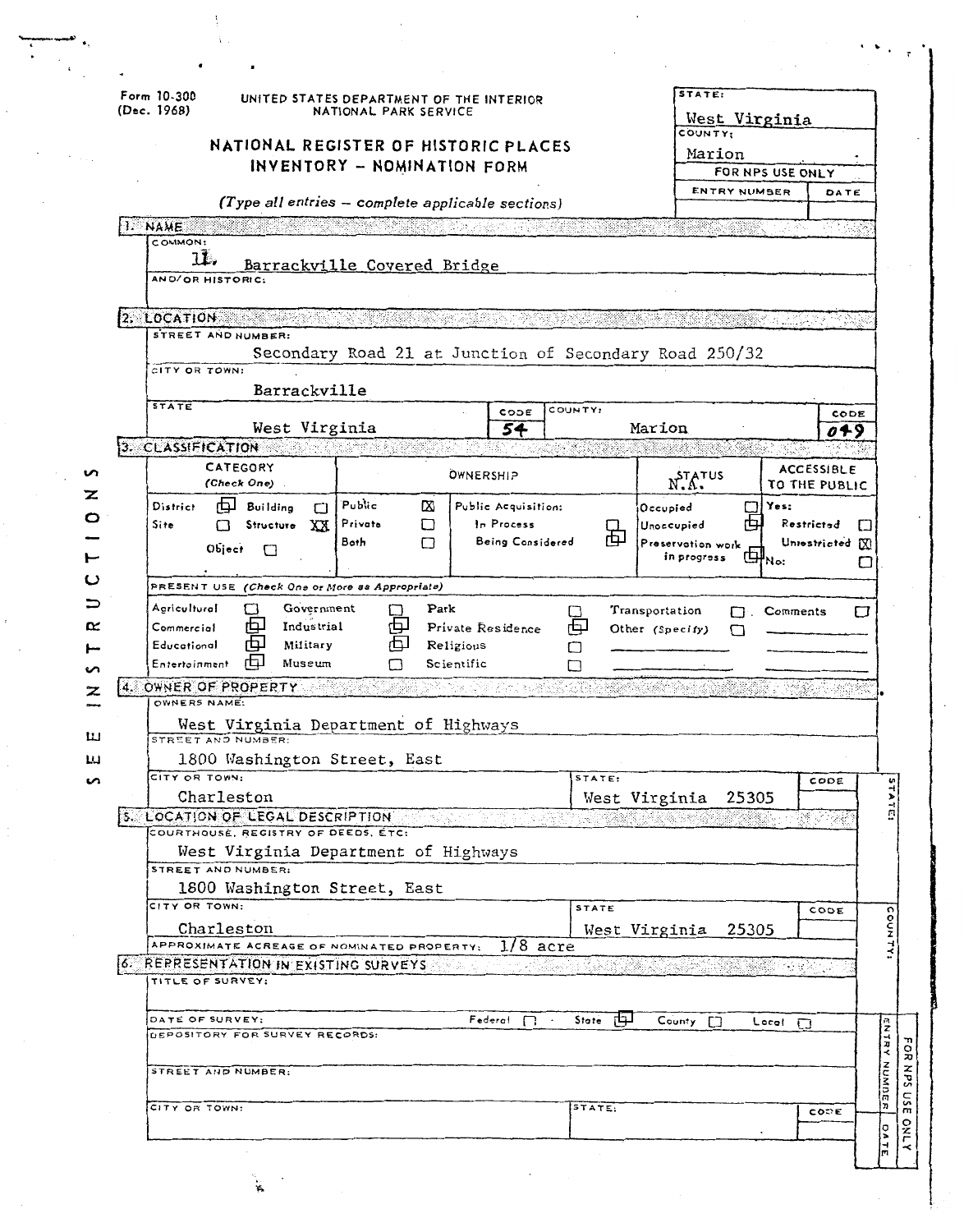| 7. DESCRIPTION   |           |             |      |             |             |              |            |                            |  |
|------------------|-----------|-------------|------|-------------|-------------|--------------|------------|----------------------------|--|
| <b>CONDITION</b> |           |             |      |             |             | (Check One)  |            |                            |  |
|                  | Excellent |             | Good | rXi         | Foir $\Box$ | Deteriorated | Ruins      | Unexposed                  |  |
| <b>INTEGRITY</b> |           |             |      | (Check One) |             |              |            | (Check One)                |  |
|                  |           | Altered [X] |      |             | Unaltered   |              | Moved<br>П | <b>Original Site</b><br>Γÿ |  |

.

Altered <u>M</u> Check One)<br>
(Check One)<br>
(Check One)<br>
(Check One)<br>
(Check One)<br>
(Check One)<br>
(Check One)<br>
(Check One)<br>
(Check One)<br>
(Check One)<br>
(Check One)<br>
(Check One)<br>
(Check One)<br>
(Check One)<br>
(Check One)<br>
(Check One)<br>
Dig The Barrackville Bridge has a total length of 145'-93/4" excluding the eaves of the roof. The main framing consists of two multiple Kingport trusses each of which is flanked by a pair of arches. This is a typical Burr Truss system with sixteen vertical posts. The panel at center span and the panels at either end have cross diagonal bracing (a variation from typical Burr Truss design which consists of all diagonals inclined toward the center) while the remaining panels have only one diagonal. (Refer to the figure, The Barrackville Bridge Arch-Truss and the figure showing a typical structural assemblage).

The bridge floor is supported by the lower chord of the truss. The road surface of *2"* x 4" timbers is laid on edge perpendicular to the'flow of traffic and supported by  $11''$  x  $3''$  stringers (laid face down). The stringers are then carried by both the secondary transverse members **(3"** x  $12''$  x  $19'$ -0") spaced at one-foot intervals, and the main transverse members (8" x 15" 19'-0") on 10'-2" centers. Details of the floor system **b**  are shown in the figure entitled "....FLOOR SYSTEM.".

Making up the roof truss of the structure are a series of transverse members reaching from the vertical posts of one truss to the other. Between each of these transverse members is cross bracing of 4" x 6" pieces secured by treenails (wooden pegs) and wedges.

The foundation for the bridge consists of *a* north and south abutment built from stone cut into squares of approximately three feet with no mortar used. The transverse members directly over the ends of the arch are supported additionally with 9  $1/4$ " x 9  $1/4$ " vertical timbers. Four vertical posts of the truss are connected to the arch ends which in turn are located on concrete pedestals poured on the abutment (a modification of the original supports).

The siding was not added during the original building, but horizontal shiplap sheathing was placed on the bridge approximately twenty years later by R. L. Cunningham to protect the bridge from the elements.

In *1934,* C. **A.** Short of Shinnston was hired.by the State Road **Commis**sion to repair the bridge. He added a sidewalk (sometimes called a wart), improved the approaches, reinforced the bridge truss with steel rod hangers from the arch to the bottom chord, and painted it again.

z ທ  $\overline{\phantom{0}}$  $\mathbf{z}$  $\subset$ O ᅿ

> O  $\overline{\mathbf{z}}$ Š,

m m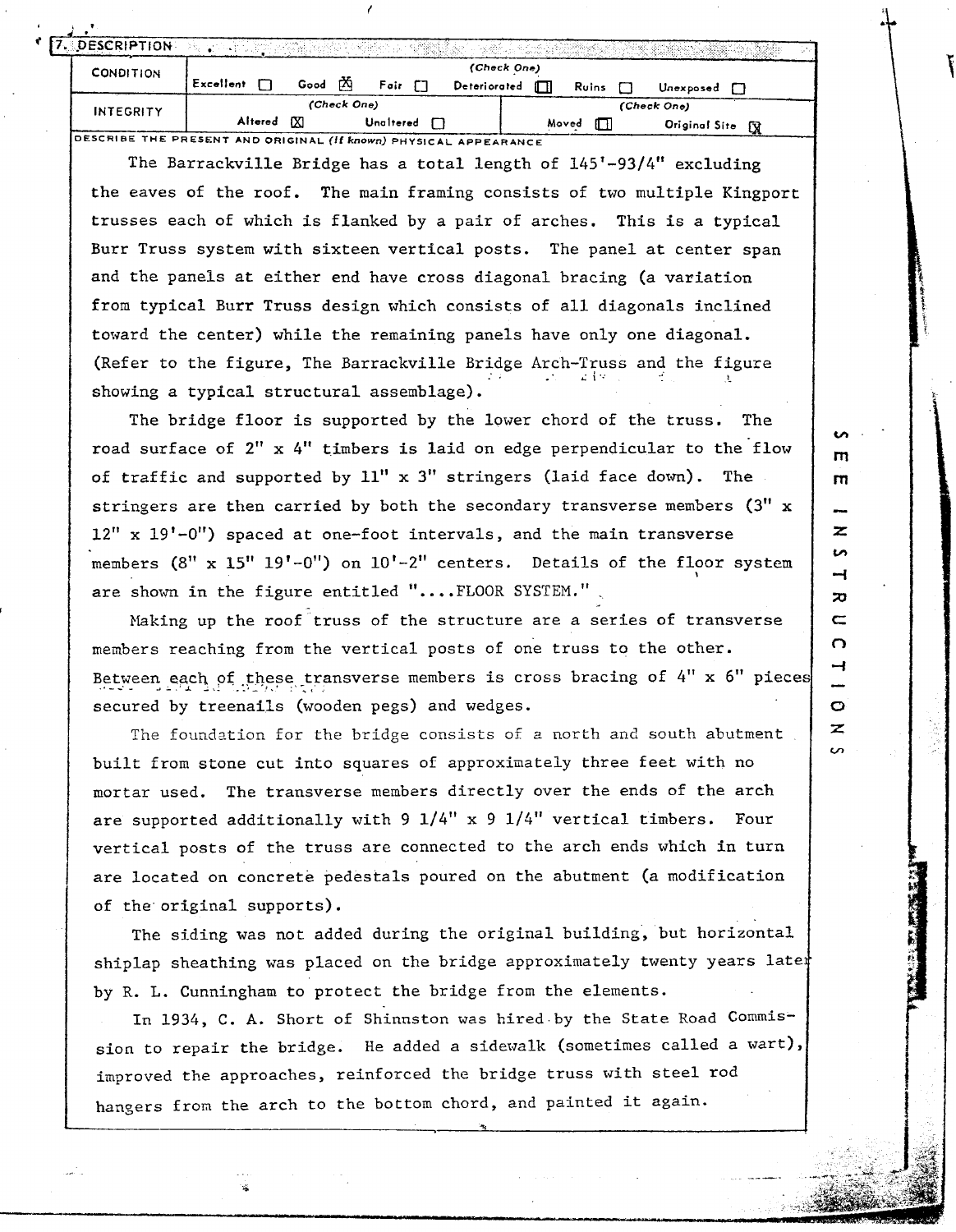| PERIOD (Check One or More as Appropriate)                |        |                                                   |     |                  |       |                       |   |
|----------------------------------------------------------|--------|---------------------------------------------------|-----|------------------|-------|-----------------------|---|
| Pre-Columbian                                            |        | 16th Century                                      | TТ  | 18th Century     |       | 20th Century $\Box$   |   |
| 15th Century                                             | П      | 17th Century                                      | - 1 | 19th Century [X] |       |                       |   |
| SPECIFIC DATE(S) (If Applicable and Known)               |        |                                                   |     |                  |       |                       |   |
| AREAS OF SIGNIFICANCE (Check One or More as Appropriate) |        |                                                   |     |                  | 1. 21 |                       |   |
| Abor iginal                                              |        | <b>Education</b>                                  |     | Political        |       | <b>Urban Planning</b> | ŧ |
| Prehistoric                                              | П      | Engineering                                       | XХ, | Religion/Phi-    |       | Other (Specify)       |   |
| Historic                                                 | ر لېل. | $Ind_{\mathbf{U}}$ stry $\mathbf{I}_{\mathbf{U}}$ |     | losophy<br>.     |       |                       |   |
| Agriculture                                              |        | Invention                                         |     | Science          |       |                       |   |
| Art.                                                     |        | Landscape                                         |     | Sculpture        |       |                       |   |
| Commerce                                                 | Ø.     | Architecture                                      | П   | Social/Human-    |       |                       |   |
| Communications                                           | П      | Literature                                        |     | itarian          |       |                       |   |
| Conservation                                             | □      | Military                                          |     | Theater          |       |                       |   |
|                                                          |        | Music                                             |     | Transportation   | ГXI   |                       |   |

TATEMENT OF SIGNIFICANCE (Include Personages, Dates, Events, Etc.)

After the Northwestern Turnpike (route 50) was completed, Col. Crozet planned another road across the mountains, the Staunton-Parkersburg Turnpike. For the center section of this route, all the main river crossings were built originally by West Virginia's most famous bridge builder, Lemuel Chenoweth of Beverly in Randolph County. Chenoweth's education was minimal, for he attended schools financed by state penalties and fines and which were only in session for short periods of time. Initially he built furniture and wagons, but when bids were asked for state bridges he decided to try his hand at building something bigger. Some small bridges in the Weston area were built by Chenoweth, so that when the time came to bid for the bridges on the Staunton-Parkersburg Turnpike, he had developed an arch-truss design of the Burr-type which he felt would be competitive.

He constructed many bridges on smaller routes at the same time he was fulfilling his contract on the Staunton-Parkersburg Turnpike. In 1852, he built his most celebrated structure, the Phillipi Bridge over Tygart's Valley River, a two lane, two span (138'-8" each) covered bridge, which was the site of the first land battle of the Civil War. A year later (see note below) with the help of his brother Eli, he built a wide, singlelane bridge across Buffalo Creek at Barrackville in 1853. When the Civil War commenced, his building activity ceased, and he sat out the conflict at his home and watched many of his works destroyed by either Union or Confederate troops. He rebuilt his hometown bridge at Beverly seven years after it had been burned in 1865. It was his last work and it lasted until 1953.

Of the many excellent covered bridges once found in West Virginia, only three, Phillipi and Barrackville, both by Lemuel Chenoweth,

 $\sim$  $\mathbf{z}$  $\circ$  $\overline{a}$  $\mathbf C$  $\overline{\phantom{0}}$ <u>مح</u>  $\vdash$  $\mathbf{v}$  $\mathbf{z}$  $\mathbf{u}$ Ш **S**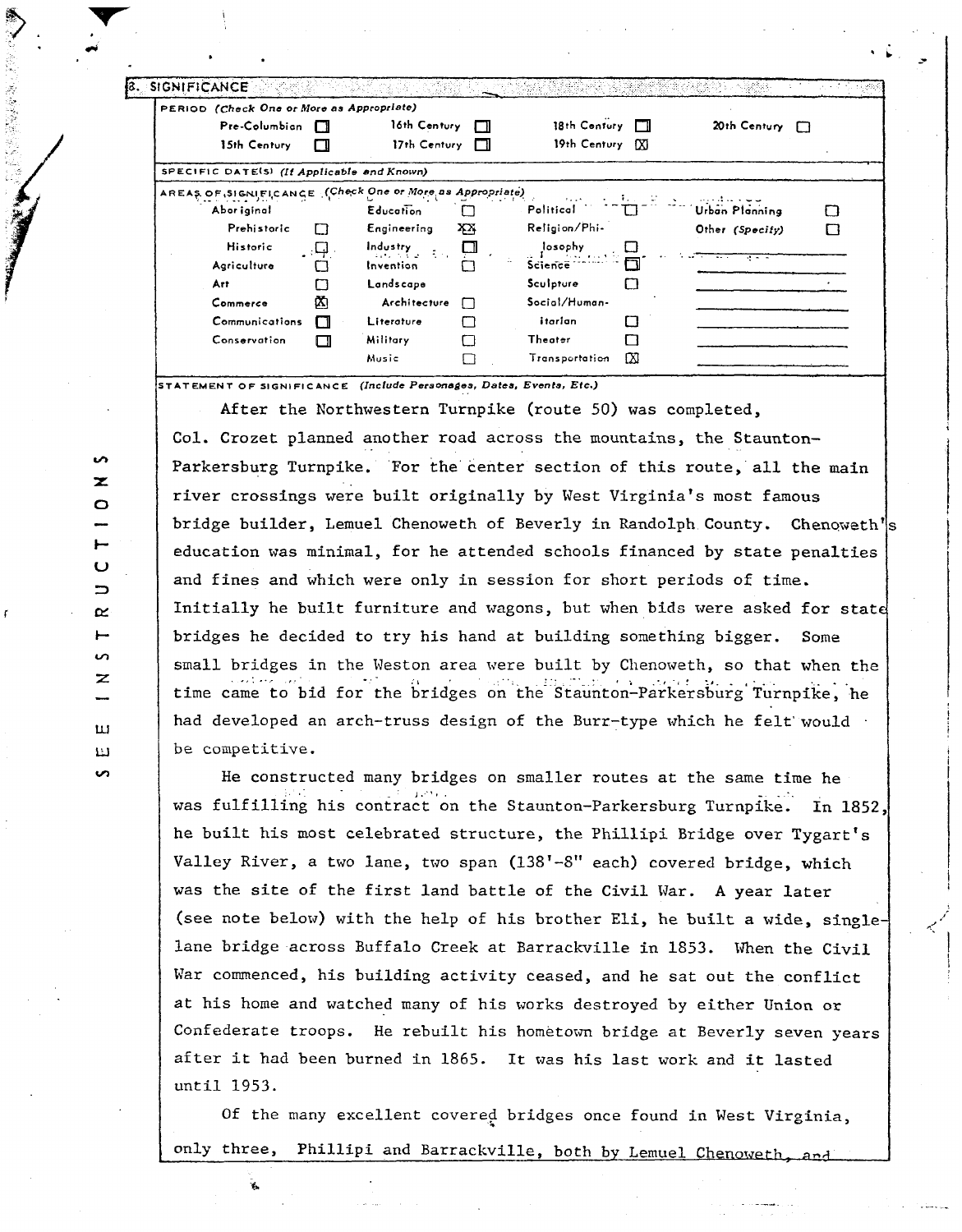| ı.                            |                                                                   |                                              | Conaway, Calvin R., Covered Bridges in West Virginia, 1947 West                                                 |      |        |                       |          |                                                                                                        |                 |                                                                                 |                         |
|-------------------------------|-------------------------------------------------------------------|----------------------------------------------|-----------------------------------------------------------------------------------------------------------------|------|--------|-----------------------|----------|--------------------------------------------------------------------------------------------------------|-----------------|---------------------------------------------------------------------------------|-------------------------|
|                               |                                                                   |                                              | Virginia University.                                                                                            |      |        |                       |          |                                                                                                        |                 |                                                                                 |                         |
| 2.                            |                                                                   |                                              | Allen, Richard S., Covered Bridges of the Middle Atlantic States and                                            |      |        |                       |          |                                                                                                        |                 |                                                                                 |                         |
|                               |                                                                   |                                              | Covered Bridges of the Northeast, 1959 and 1957 respectively,                                                   |      |        |                       |          |                                                                                                        |                 |                                                                                 |                         |
|                               |                                                                   | Vermont.                                     |                                                                                                                 |      |        |                       |          |                                                                                                        |                 |                                                                                 |                         |
| 3.                            |                                                                   |                                              | Harmer, Harvey W., Covered Bridges of Harrison County.                                                          |      |        |                       |          |                                                                                                        |                 |                                                                                 |                         |
|                               |                                                                   |                                              |                                                                                                                 |      |        |                       |          |                                                                                                        |                 |                                                                                 |                         |
|                               | 10. GEOGRAPHICAL DATA                                             |                                              |                                                                                                                 |      |        |                       |          |                                                                                                        |                 |                                                                                 |                         |
|                               |                                                                   |                                              | LATITUDE AND LONGITUDE COORDINATES<br>DEFINING A RECTANGLE LOCATING THE PROPERTY                                |      | 0<br>R |                       |          | LATITUDE AND LONGITUDE COORDINATES<br>DEFINING THE CENTER POINT OF A PROPERTY<br>OF LESS THAN ONE ACRE |                 |                                                                                 |                         |
| CORNER                        |                                                                   | LATITUDE                                     | LONGITUDE                                                                                                       |      |        |                       | LATITUDE |                                                                                                        |                 | LONGITUDE                                                                       |                         |
| NW                            | $\bullet$                                                         |                                              | Degrees Minutes Seconds   Degrees Minutes Seconds                                                               |      |        |                       |          | Degrees Minutes Seconds                                                                                |                 |                                                                                 | Degrees Minutes Seconds |
| NE                            |                                                                   |                                              |                                                                                                                 |      |        | 39 <sup>°</sup>       |          | 30' 214 N                                                                                              | $.80$ $\degree$ |                                                                                 | $10'$ 05.5" W           |
| SE                            |                                                                   |                                              |                                                                                                                 |      |        |                       |          |                                                                                                        |                 |                                                                                 |                         |
| <b>SW</b>                     |                                                                   |                                              |                                                                                                                 |      |        |                       |          |                                                                                                        |                 |                                                                                 |                         |
| STATE:                        |                                                                   |                                              | LIST ALL STATES AND COUNTIES FOR PROPERTIES OVERLAPPING STATE OR COUNTY BOUNDARIES                              | CODE |        |                       |          |                                                                                                        |                 |                                                                                 |                         |
|                               |                                                                   |                                              |                                                                                                                 |      |        | COUNTY                |          |                                                                                                        |                 |                                                                                 | CODE                    |
| STATE:                        |                                                                   |                                              |                                                                                                                 | CODE |        | COUNTY:               |          |                                                                                                        |                 |                                                                                 | CODE                    |
| STATE:                        |                                                                   |                                              |                                                                                                                 | CODE |        | COUNTY:               |          |                                                                                                        |                 |                                                                                 | CODE                    |
|                               |                                                                   |                                              |                                                                                                                 |      |        |                       |          |                                                                                                        |                 |                                                                                 |                         |
| STATE:                        |                                                                   |                                              |                                                                                                                 | CODE |        | COUNTY:               |          |                                                                                                        |                 |                                                                                 | CODE                    |
|                               | <b>IL FORM PREPARED BY</b>                                        |                                              |                                                                                                                 |      |        |                       |          |                                                                                                        |                 |                                                                                 |                         |
|                               | NAME AND TITLE:                                                   |                                              |                                                                                                                 |      |        |                       |          |                                                                                                        |                 |                                                                                 |                         |
|                               |                                                                   |                                              |                                                                                                                 |      |        |                       |          |                                                                                                        |                 |                                                                                 |                         |
|                               | E. L. Kemp, Professor & Chairman, Department of Civil Engineering |                                              |                                                                                                                 |      |        |                       |          |                                                                                                        |                 |                                                                                 |                         |
|                               |                                                                   |                                              |                                                                                                                 |      |        |                       |          |                                                                                                        | DATE            |                                                                                 |                         |
|                               | STREET AND NUMBER:                                                | West Virginia University                     |                                                                                                                 |      |        | <b>Report Follows</b> |          |                                                                                                        |                 |                                                                                 |                         |
|                               |                                                                   |                                              |                                                                                                                 |      |        | STATE                 |          |                                                                                                        | المحاب والوواك  | <b>Contractor</b>                                                               | CODE                    |
|                               | Morgantown                                                        |                                              |                                                                                                                 |      |        |                       |          | West Virginia 26506                                                                                    |                 |                                                                                 |                         |
|                               |                                                                   |                                              | 12. STATE LIAISON OFFICER CERTIFICATION                                                                         |      |        |                       |          | NATIONAL REGISTER VERIFICATION                                                                         |                 |                                                                                 |                         |
|                               |                                                                   |                                              |                                                                                                                 |      | そとり    |                       |          |                                                                                                        |                 |                                                                                 |                         |
|                               |                                                                   |                                              | As the designated State Liaison Officer for the Na-                                                             |      |        |                       |          | المنتقل والمستنبع والأستاني والمستور فعلم المستنب والمستنب                                             |                 |                                                                                 |                         |
|                               |                                                                   |                                              | tional Historic Preservation Act of 1966 (Public Law                                                            |      |        | National Register.    |          | I hereby certify that this property is included in the                                                 |                 |                                                                                 |                         |
|                               |                                                                   |                                              | 89-665), I hereby nominate this property for inclusion<br>in the National Register and certify that it has been |      |        |                       |          |                                                                                                        |                 |                                                                                 |                         |
|                               |                                                                   |                                              | evaluated according to the criteria and procedures set                                                          |      |        |                       |          |                                                                                                        |                 | $\mathcal{L}^2 = \mathcal{L}^2 \mathcal{L}^2$ for $\mathcal{L}^2 \mathcal{L}^2$ |                         |
|                               |                                                                   |                                              | forth by the National Park Service. The recommended                                                             |      |        |                       |          | Chief, Office of Archeology and Historic Preservation                                                  |                 |                                                                                 |                         |
|                               |                                                                   | level of significance of this nomination is: | National $\Box$ State $\Box$ Local $\Box$                                                                       |      |        |                       |          |                                                                                                        |                 |                                                                                 |                         |
|                               |                                                                   |                                              |                                                                                                                 |      |        |                       |          |                                                                                                        |                 |                                                                                 |                         |
|                               |                                                                   |                                              |                                                                                                                 |      |        | Date                  |          |                                                                                                        |                 |                                                                                 |                         |
|                               | Name                                                              |                                              |                                                                                                                 |      |        | ATTEST:               |          |                                                                                                        |                 |                                                                                 |                         |
|                               |                                                                   |                                              |                                                                                                                 |      |        |                       |          |                                                                                                        |                 |                                                                                 |                         |
| Title                         |                                                                   |                                              |                                                                                                                 |      |        |                       |          |                                                                                                        |                 |                                                                                 |                         |
| ORGANIZATION<br>CITY OR TOWN: |                                                                   |                                              |                                                                                                                 |      |        |                       |          | Keeper of The National Register                                                                        |                 |                                                                                 |                         |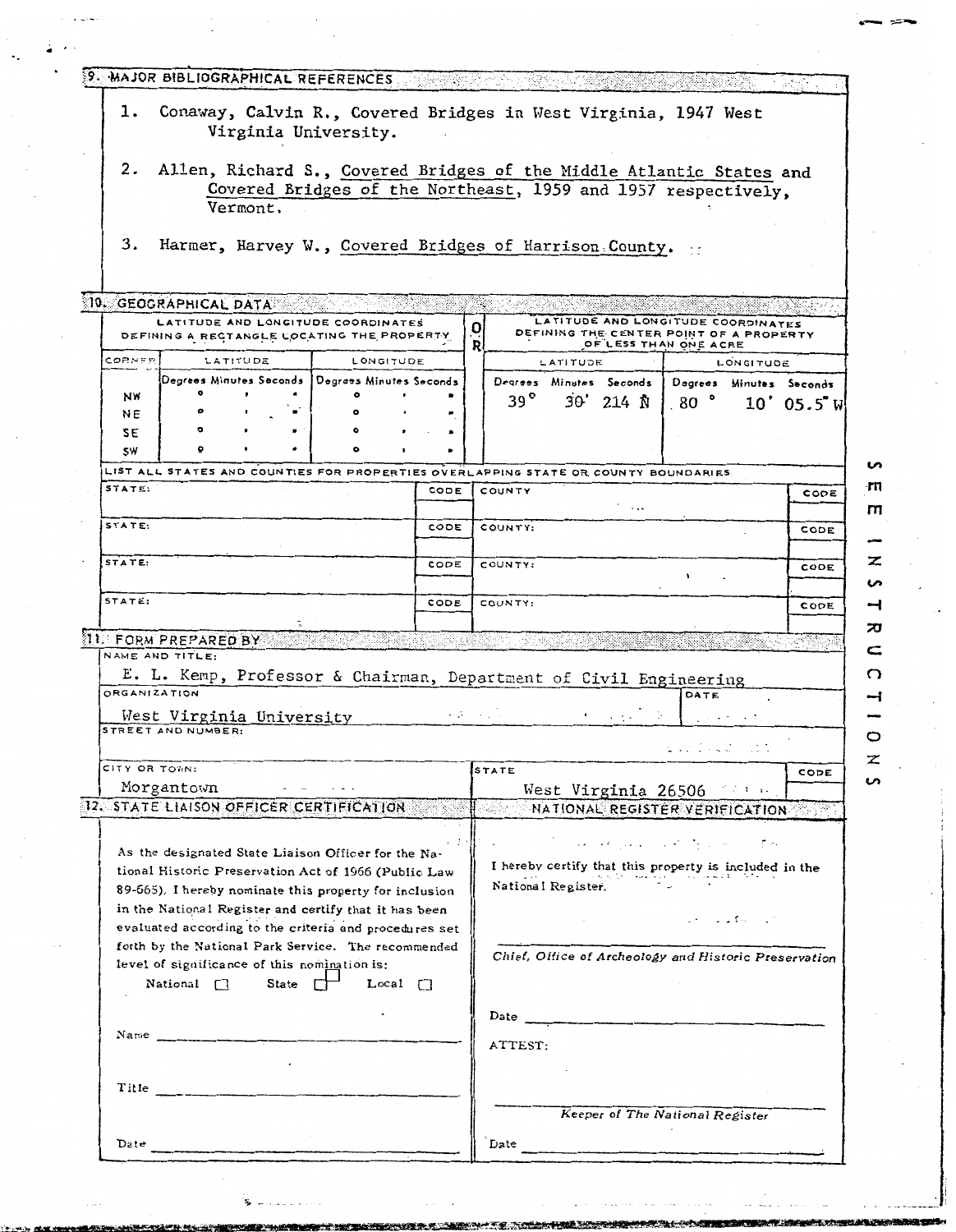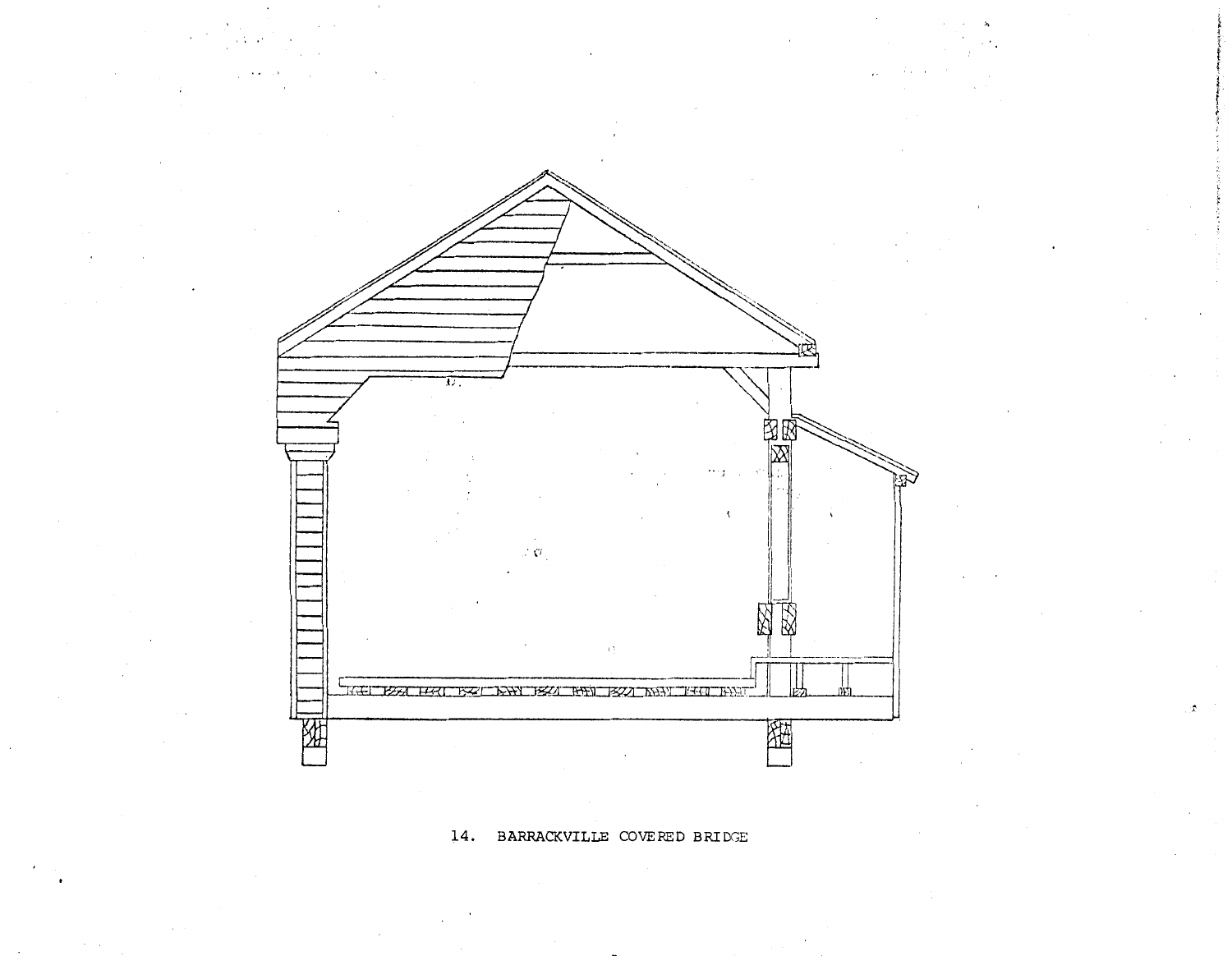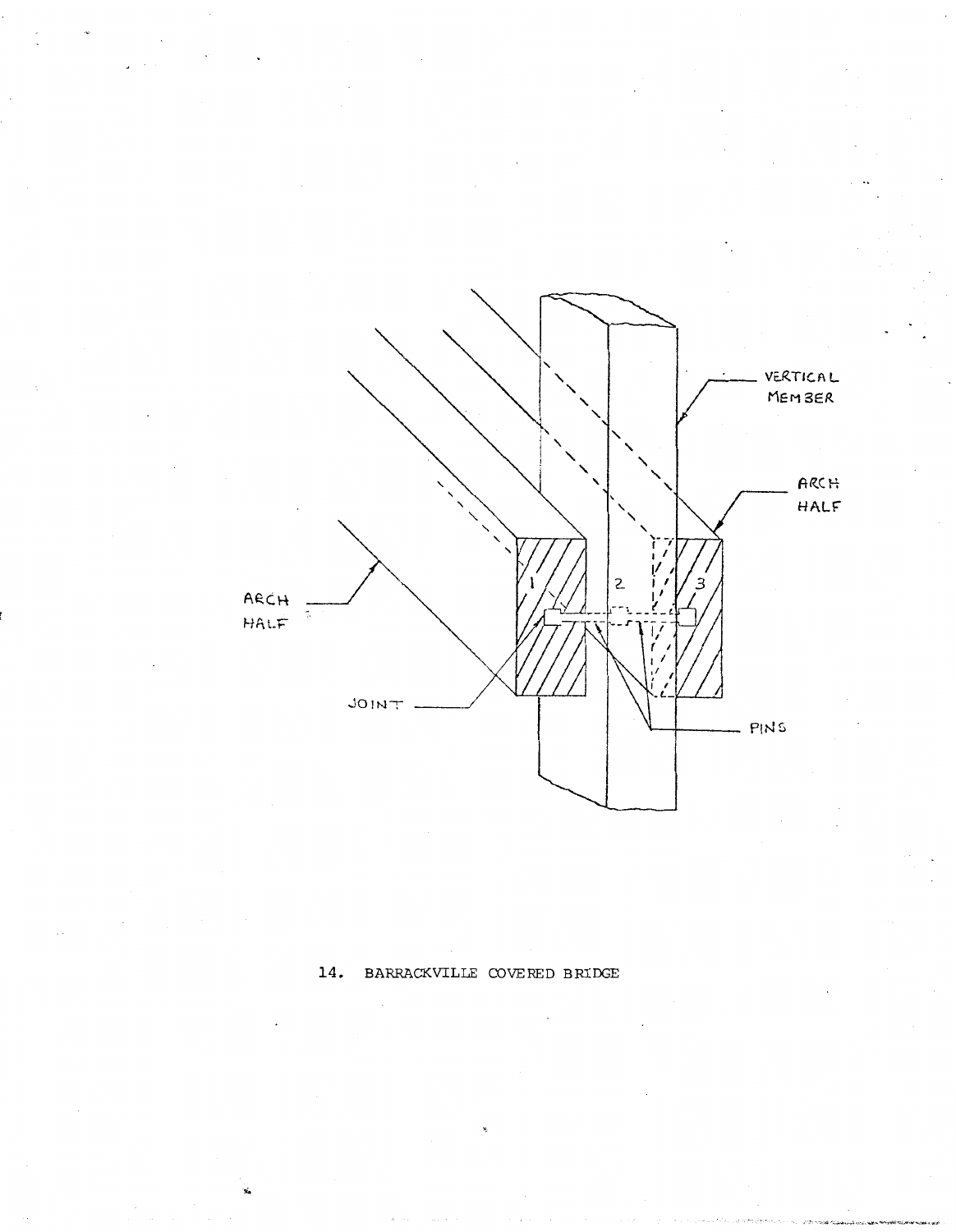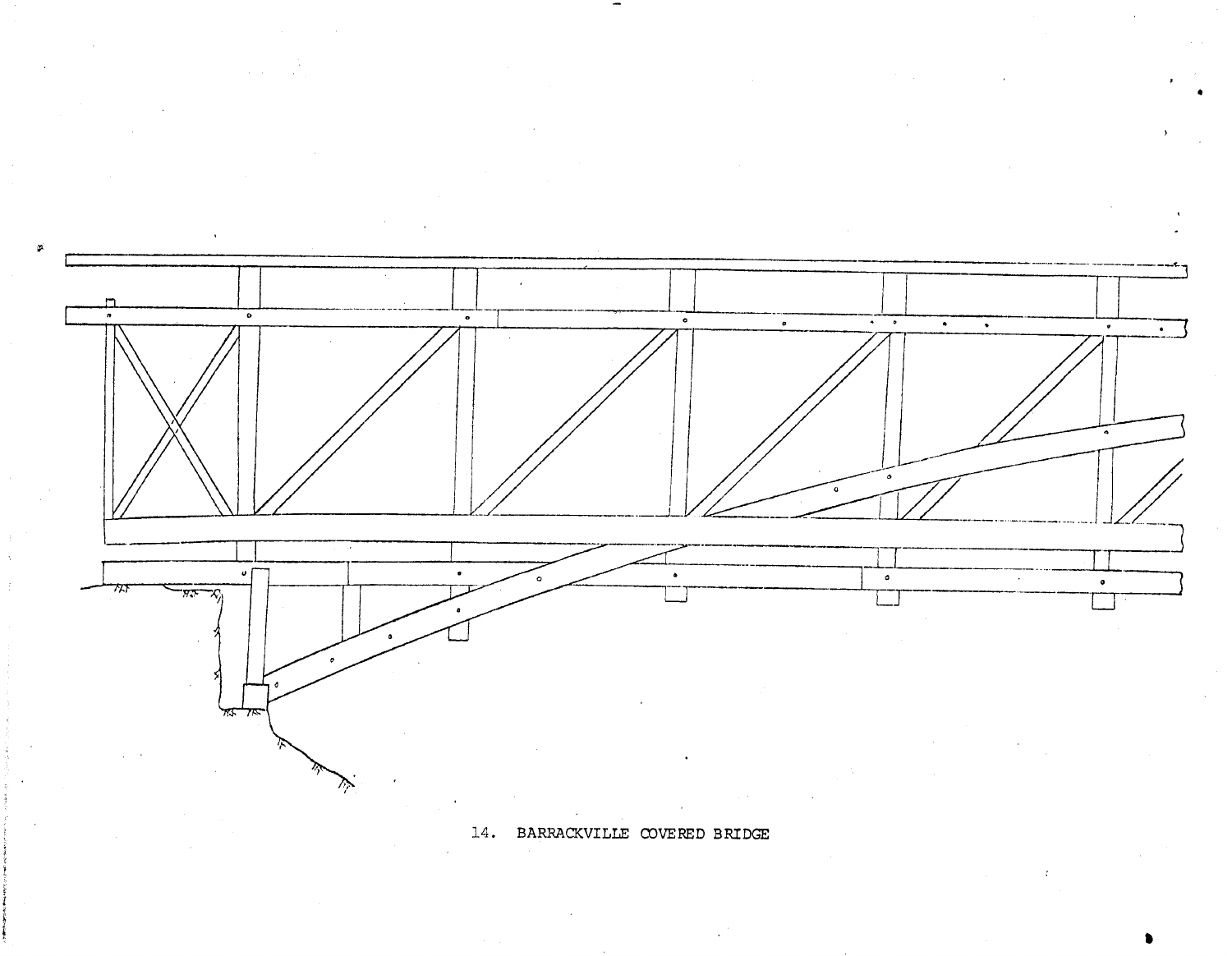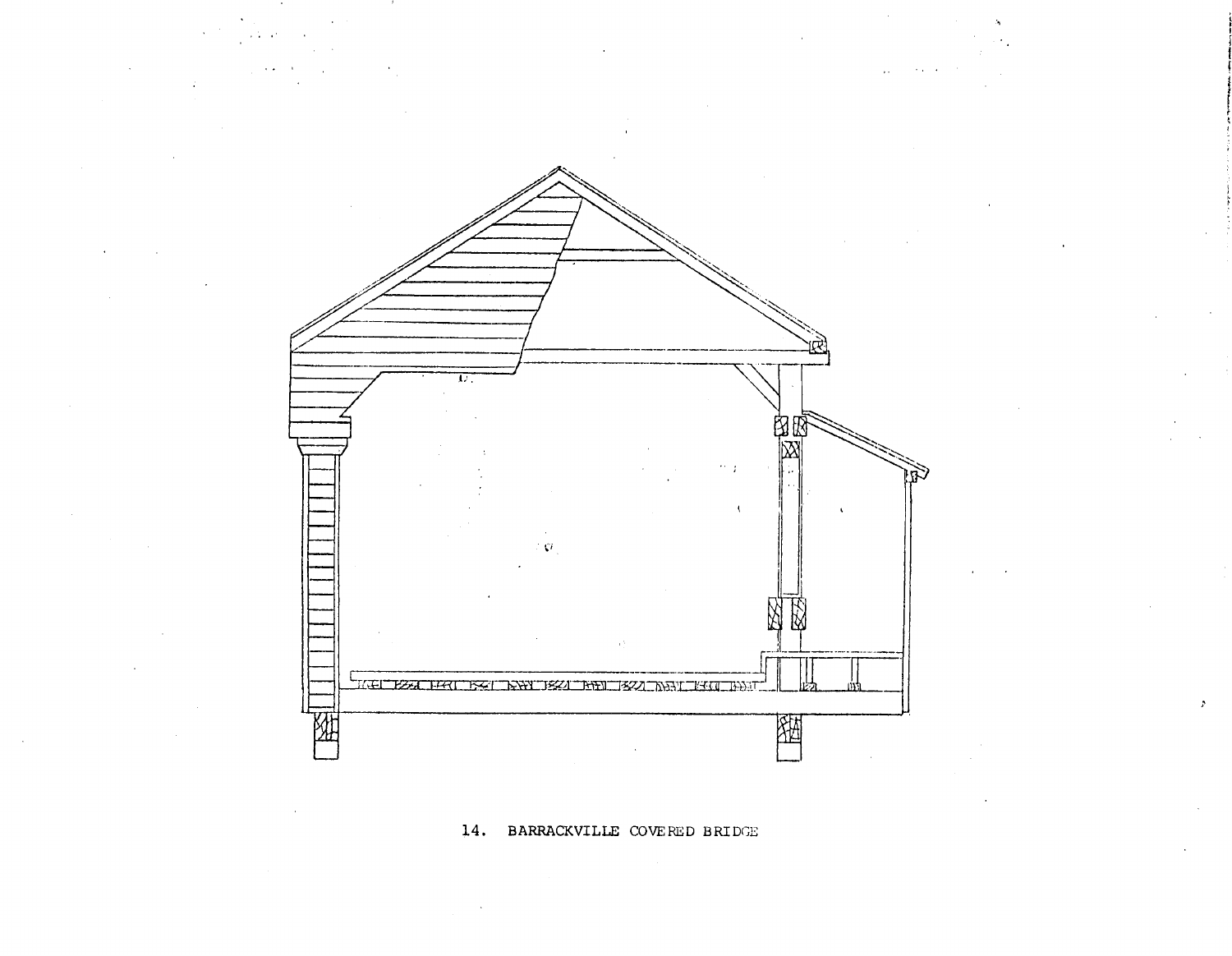

 $\sim$   $\sim$ 

 $\mathbb{R}^2$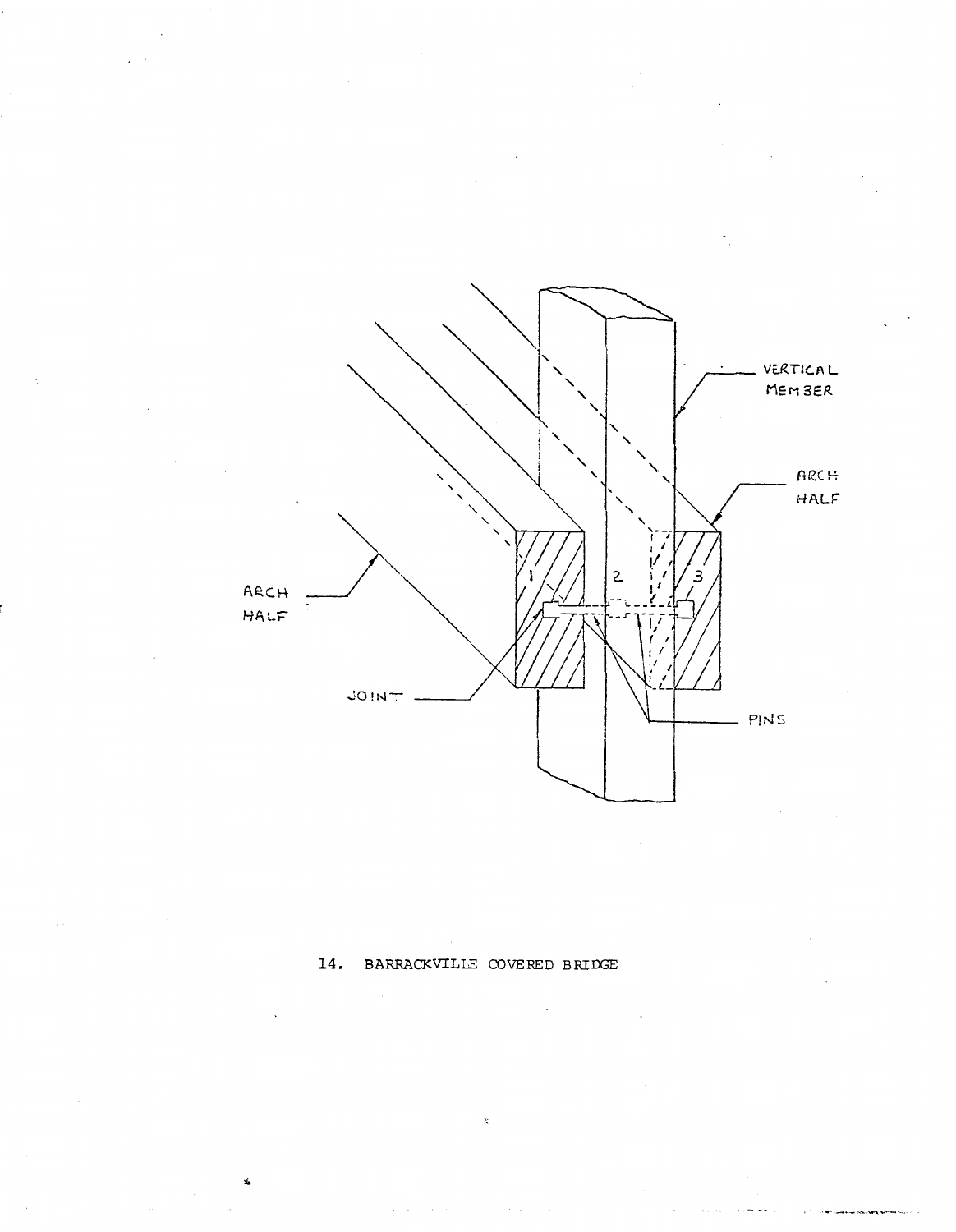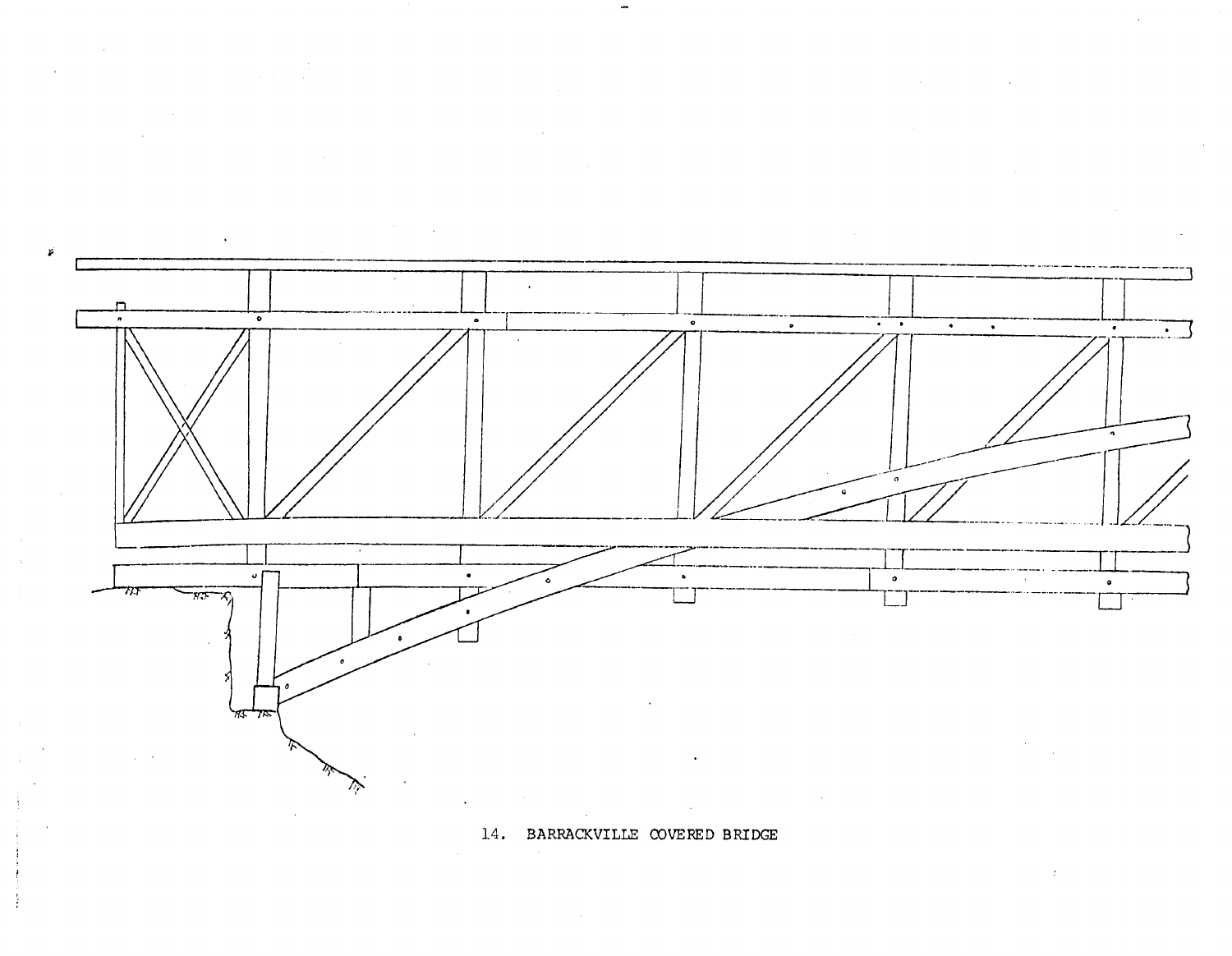